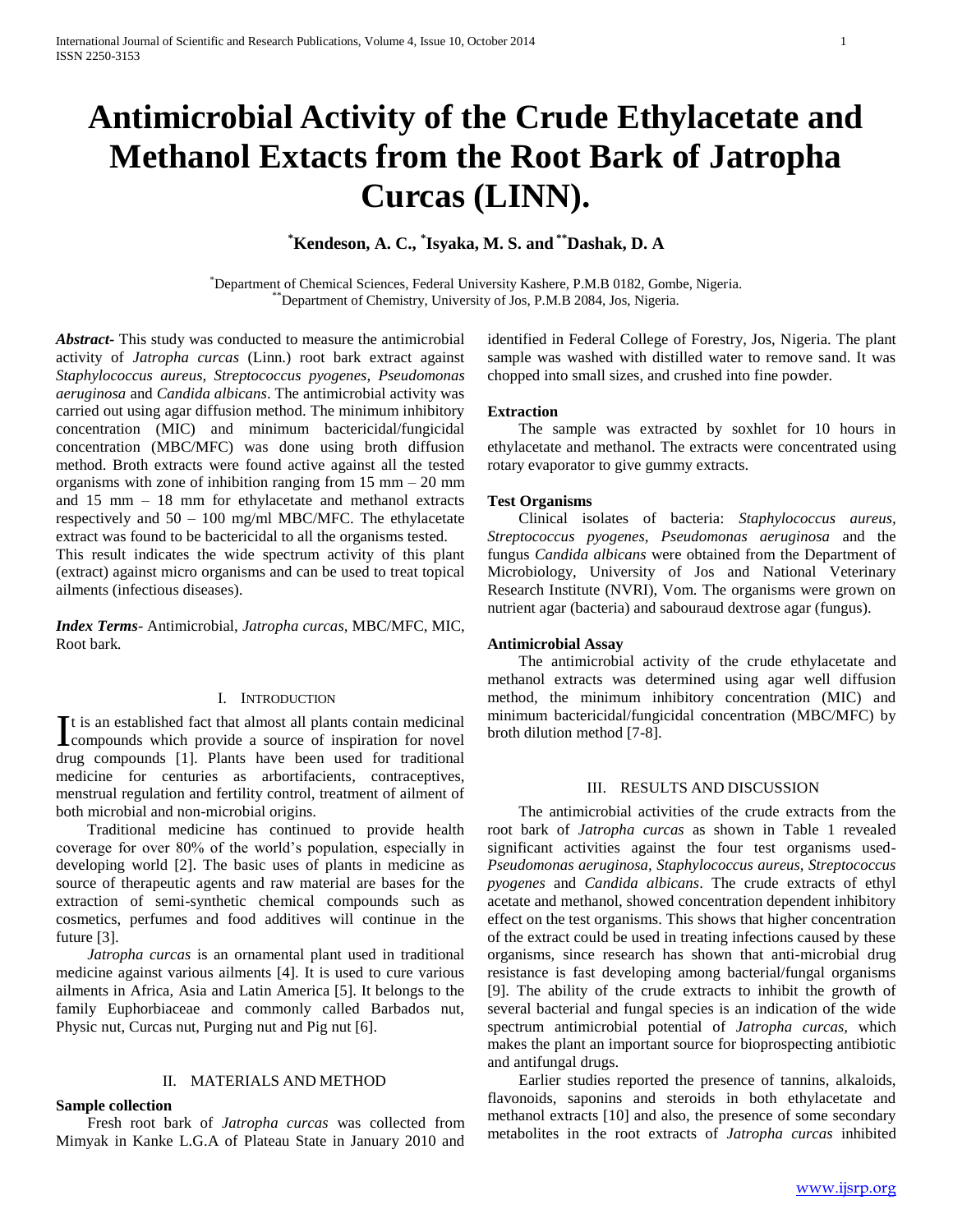some micro organisms isolated from sexually transmitted infections [11].

 Flavonoids have been reported to have antimicriobial and antiviral activities [12]. Thus the activity of this plant may be due to the presence of the flavonoids and other secondary metabolites present in it.

 Tannins are components of many traditional herbal medicine and many of them are cytotoxic to cell cultures thus exhibit antibiotic activity by complexation of extracellular enzymes that the pathogens produce with the metabolism of the pathogens itself [13]. Thus the presence of tannins can also contribute to this plant's antimicrobial activity. A novel diterpenoid lactam was also isolated from the roots of *Jatropha curcas* [14]. Saponins were reported to possess anti-microbial and anti-inflammatory activities and have effects on serum cholesterol [15-16]. This supports the use of the plant in the treatment of inflammation.

*Staphylococcus aureus* is a pyogenic bacterium known to play significant role in various skin diseases including superficial and deep follicular lesion [17]. The prevalence of *Staphylococcus aureus* resistant strains to conventional antibiotic has increased to high levels in some hospitals [18]. This extract could serve as a remedy to such resistance. Both extracts were active against all the tested organisms. The ethylacetate and methanol extracts are bactericidal since the MIC equals the MBC of the tested organisms. It can be observed that both extracts are bactericidal against *Pseudomonas aeruginosa, Staphylococcus aureus, Streptococcus pyogenes* and *Candida albicans* as shown in Tables 2-3.

| Table 1: Antimicrobial Sensitivity Test for the Crude Extracts of Ethylacetate and Methanol against test organisms |  |
|--------------------------------------------------------------------------------------------------------------------|--|
|                                                                                                                    |  |

| <b>Test Organisms</b>  | Concentration | Zone of Inhibition (mm) | Zone of Inhibition (mm) |
|------------------------|---------------|-------------------------|-------------------------|
|                        | (mg/ml)       | <b>Ethylacetate</b>     | <b>Methanol</b>         |
| Pseudomonas aeruginosa | 100           | 15                      | 18                      |
|                        | 50            | 12                      |                         |
|                        | 25            | 11                      |                         |
|                        | 12.5          | 10                      |                         |
|                        | 6.25          |                         |                         |
| Staphylococcus aureus  | Gentamicin    |                         | 18                      |
|                        | 100           | 15                      | 15                      |
|                        | 50            | 11                      | 10                      |
|                        | 25            |                         |                         |
|                        | 12.5          |                         |                         |
|                        | 6.25          |                         |                         |
| Streptococcus pyogenes | Gentamicin    | 23                      | 15                      |
|                        | 100           | 20                      | 15                      |
|                        | 50            |                         | 14                      |
|                        | 25            |                         |                         |
|                        | 12.5          |                         |                         |
|                        | 6.25          |                         |                         |
| Candida albicans       | Gentamicin    | 20                      |                         |
|                        | 100           | 16                      | 19                      |
|                        | 50            | ۰                       |                         |
|                        | 25            |                         |                         |
|                        | 12.5          |                         |                         |
|                        | 6.25          |                         |                         |
|                        | Gentamicin    |                         |                         |

: no sensitivity

#### **Table 2: Results of Minimum Inhibitory Concentration (MIC) of the Crude Extracts**

| <b>Test Organisms</b>  | <b>Minimum</b><br>concentration<br><b>Ethylacetate</b> | <b>Bactericidal</b><br>(mg/ml) | <b>Minimum</b><br><b>Bactericidal</b><br>concentration (mg/ml) Methanol |
|------------------------|--------------------------------------------------------|--------------------------------|-------------------------------------------------------------------------|
| Pseudomonas aeruginosa | 100                                                    |                                | 50                                                                      |
| Staphylococcus aureus  | 100                                                    |                                | 50                                                                      |
| Streptococcus pyogenes | 50                                                     |                                | 50                                                                      |
| Candida albicans       | 100                                                    |                                | 100                                                                     |